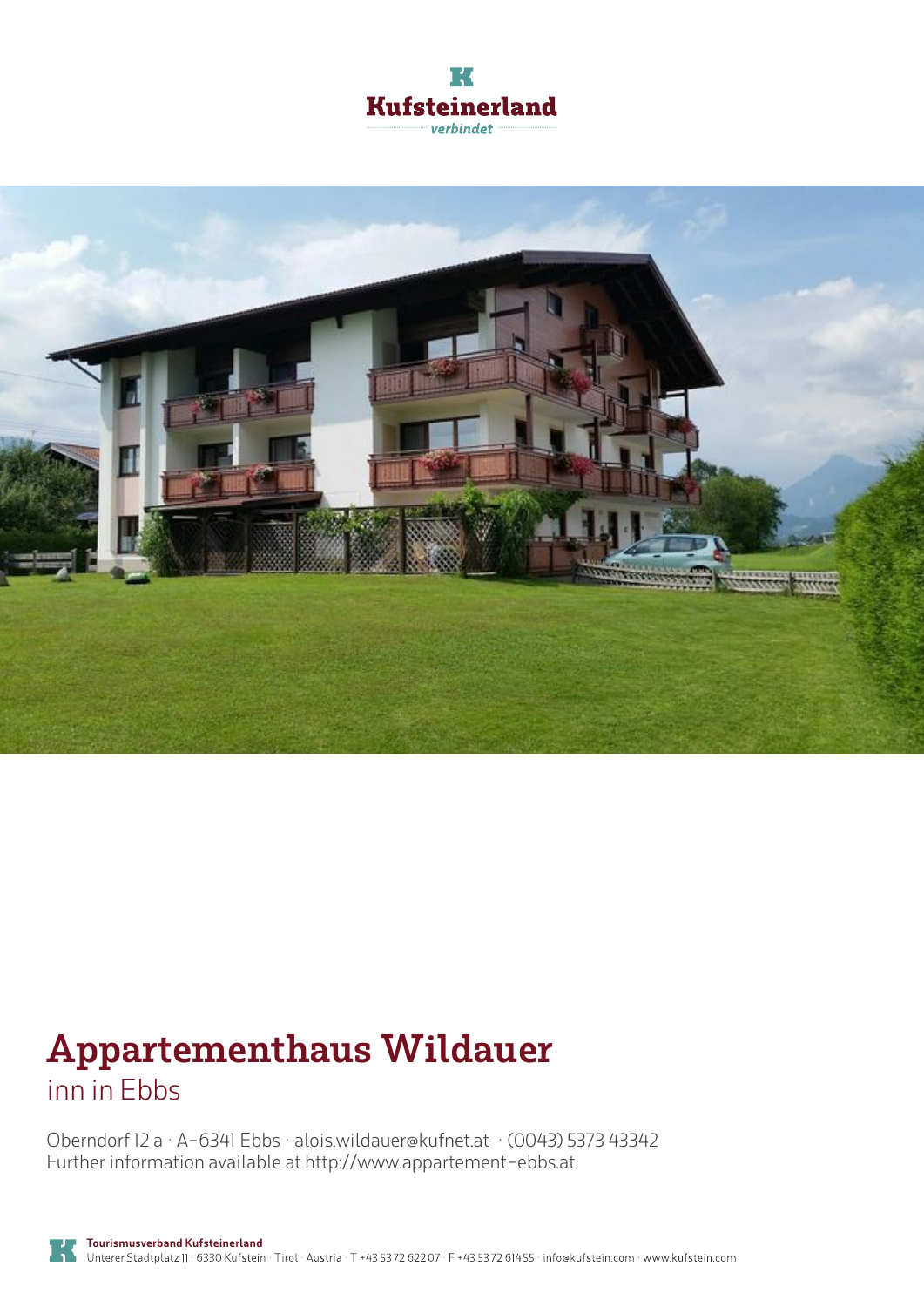

# **Appartementhaus Wildauer** inn in Ebbs

Our apartment lies in <sup>a</sup> quiet, sunny location. Only <sup>a</sup> few minutes from the village centre. Ebbs is famous for its many places of interest, as well as the numerous sporting and leisure opportunities it offers, both summer and winter. Venues for most activities are only a few minutes walk from the apartment. The house also has adequate parking facilities and a children's playground.



### Facilities

quiet location · on the hiking path · right on the bike path

## **Rooms and apartments**

Current offers



#### **[Apartment](https://www.kufstein.com/en/book/ebbs/inn/appartementhaus-wildauer.html?utm_medium=PDF&utm_campaign=Vermieter-Prospekt&utm_source=Appartementhaus+Wildauer) Type B - F1**

The apartments all have <sup>a</sup> fridge, hotplates, coffee machine, toaster, electric kettle, crockery and cutlery; bedding and towels are naturally also provided. There is also free Wi-Fi throughout the bui...

1-2 Personen · 1 Bedrooms · 36 <sup>m</sup><sup>²</sup>

ab **€ 36,00** per apartment on 06.07.2022

**To the offer**